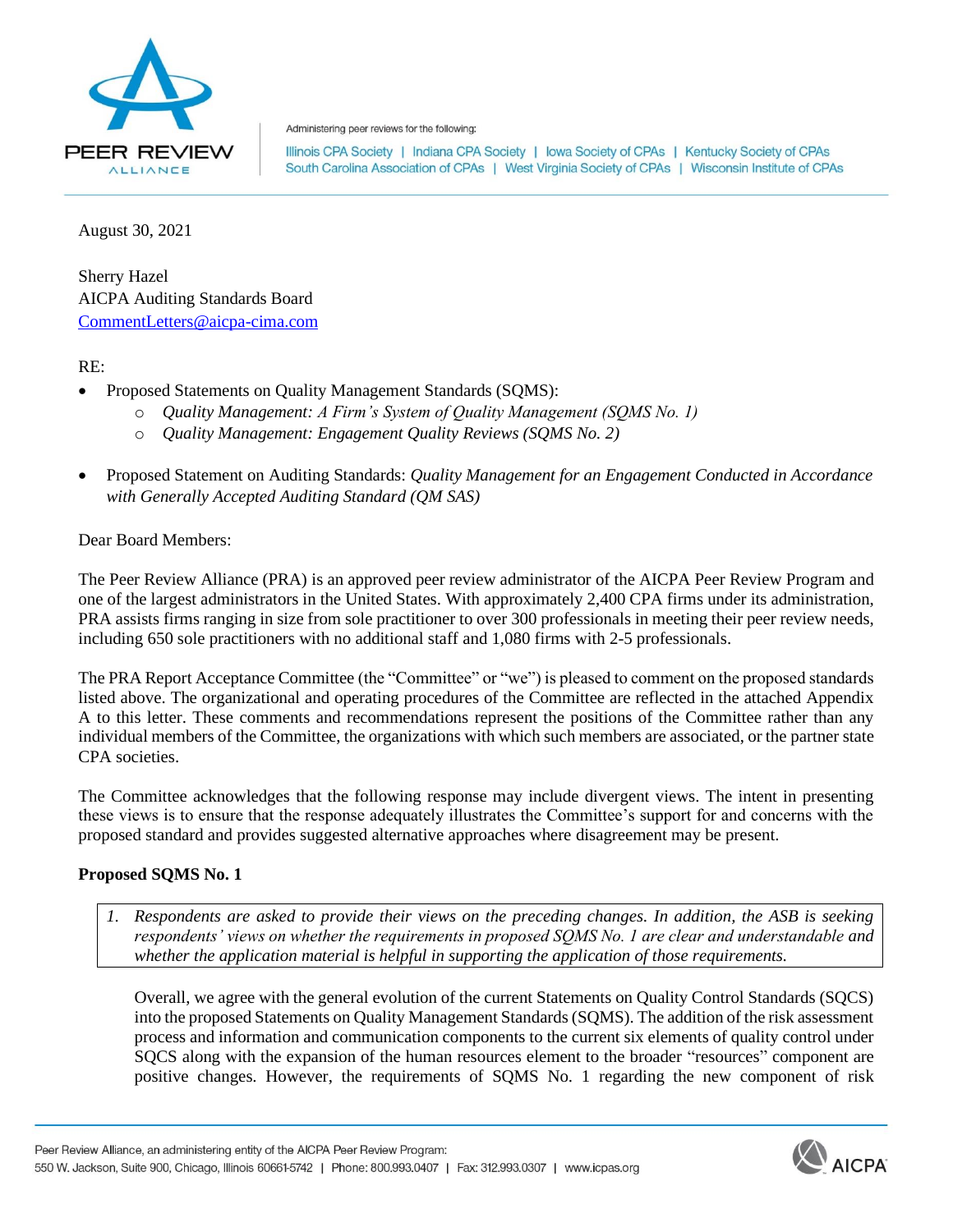assessment appear to be conceptual and not fully inclusive of clear guidance for successful implementation by firms.

The proposed standard requires the firm to establish *specific* quality objectives for each component except monitoring and remediation. The firm is required to establish additional quality objectives when necessary to achieve the objective of the system of quality management; however, based on the nature and circumstances of the firm and its engagements, the firm may not find it necessary to establish additional quality objectives.

Requiring "specific" quality objectives while stating the firms can apply professional judgement appears contradictory in nature and not a design for successful implementation. Additional guidance will be needed for firms to properly identify the specific quality objectives and additional quality objectives that will comprehensively address the requirements of the proposed standard.

The same can be said for the risks to the achievement of the specific quality objectives and quality risks. Additional guidance will be needed for firms to properly assess the risks to the achievement of the identified specific quality objectives and additional quality objectives that will comprehensively address the requirements of the proposed standard.

Has the ASB considered the following questions when developing guidance?

- 1. How much latitude will firms have when determining quality risks?
- 2. Are there specific examples that always or in most cases pose a quality risk?
- 3. Are there examples or recommendations for the conditions, events, circumstances, actions, or inactions that create a quality risk?
- 4. Since the proposed language states "The assessment of quality risks does not require formal ratings or scores", is it appropriate to use low, moderate, and high or a score of 1 to 10 as appropriate ranges for risk? Without an end-result in mind for scoring and/or ranking risks, how will a firm determine, understand, and respond appropriately to the severity of the risks?
- 5. Will the firm be subject to the redetermination of the risk levels by the firm's peer reviewer? How does the firm's risk levels impact the peer reviewer's risk assessment process?
- 6. What if the peer reviewer determines the risks to be more severe than the peer reviewed firm?
- 7. When assessing the degree to which the factors may adversely affect the achievement of the quality objectives, are there examples that will assist firms in determining if a risk is low, moderate, or high?
- 8. Risk assessment is a complex process where mitigating procedures to eliminate risks could create other risks. Guidance needs to be established regarding when a firm should stop identifying risks. For example, if the firm uses an outside reviewer to mitigate the self-review threat, there is now a risk that the outside reviewer doesn't identify all key findings during his/her review because the outside reviewer may or may not have been qualified. How should firms prevent being caught in a circular risk assessment process?
- 9. In practice, firms receiving a peer review report rating of pass with deficiencies or fail tend to have a difficult time identifying the root cause of the deficiency and developing appropriate corrective or monitoring actions to help prevent recurrence. Significant assistance will be necessary for firms to develop an appropriate risk assessment and establish mitigating steps.

One possible avenue for successful application of the new standards would be the development of Critical Thinking Classes by the AICPA. Many areas of the newly proposed SQMS 1 and 2 will require practitioners, partners, and experienced staff members to think differently about their respective firm's structure and procedures that the firms utilize to document compliance with SQMS 1 and 2. How to achieve correct and effective implementation may seem elusive. Over the years, firms have familiarized themselves with common and effective A&A procedures and have become reliant upon third-party vendor software and practice aids to achieve and document compliance with professional standards. The ability to step back,

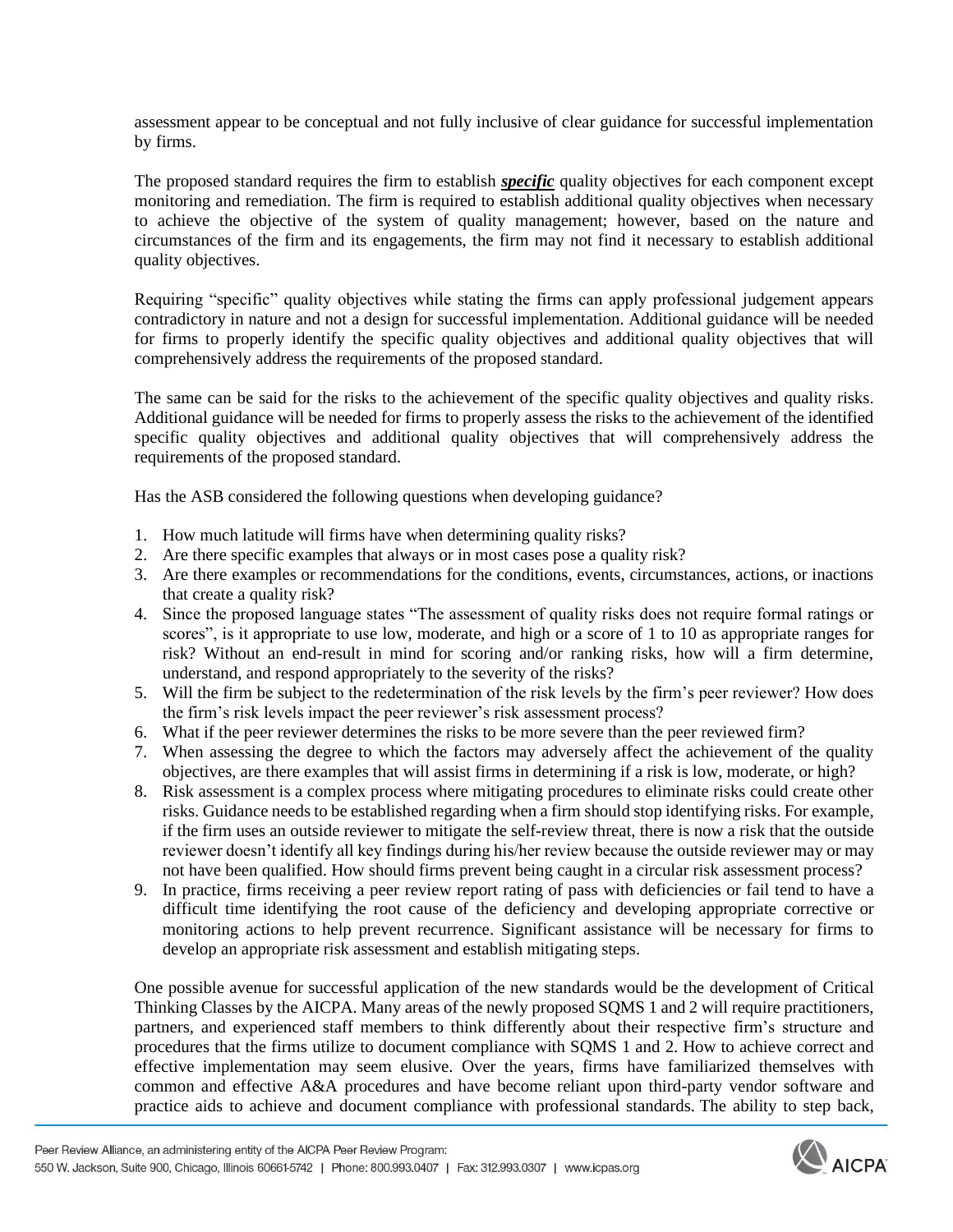rethink, and invent strategies and procedures to accomplish compliance with new standards may be challenging for firms. Also, implementation dates that may be during or shortly after a pandemic, may add stressors that inhibit firms' natural creativity. Developing Critical Thinking Classes that are designed to assist firms with solving problems differently and/or the process of creating new ideas could be beneficial to firm's successes. The AICPA could assist firms by developing Critical Thinking Classes that assemble smaller groups of practitioners, partners, and experienced staff members from similarly sized firms in live or on-line platforms who can approach compliance with the new standards with a networking approach. The class would require an experienced professional as an instructor with real life examples of how firms of multiple sizes can achieve compliance with the new standards. Initially, these critical thinking classes would help firms evolve their quality control systems to adjust to SQMS.

Other components of the Quality Management Standards will not feel as foreign to firms as 6 of the remaining 7 components are already rooted in QC Section 10.

*2. Respondents are asked to provide their views on the scalability of the new quality management approach. In addition, the ASB is seeking respondents' views on specific requirements in proposed SQMS No. 1 that may inhibit scalability and requirements for which additional application material regarding scalability would be helpful.*

The proposed standard's use of "scalability" appears to be abstract or conceptual at best. Firms of all sizes could be subject to regulatory reinterpretation (i.e., peer review) of its respective determination and response to the "scalability" rooted in individual or collective interpretations.

Uniform application of the scalability concept will require further specific guidance. Small, medium, and large size firms will need to be defined by a quantifier (i.e., number of personnel, number of A&A personnel, number of partners, number of engagements, etc.)

In addition, procedures that are appropriately and proportionally scaled to the firm's size as defined will need to be clearly detailed and provided to the firms. Implementation guidance will need to be expanded for firms to have an opportunity to succeed in implementation of the new standard.

Absence of the defined firm sizes and proportionally scaled procedures will leave firms subject to opposing individual judgements of the firm's peer reviewer and/or other regulatory bodies. This may lead to inconsistencies in practice and is likely to cause more confusion for firms of all sizes.

In addition, this may be a case where converging with international standards may not be achievable or desirable. Of the 24,000 firms enrolled in the AICPA Peer Review Program, only 192 firms reported having a practice area in international standards on audit, assurance, or related services in their peer review scheduling information. One must wonder then whether small firms in other countries perform audits to the same extent that local firms do in the United States. International markets may differ widely from the business environment in the United **States** 

# **Proposed SQMS No. 2**

*3. Respondents are asked to provide their views on the preceding changes. In addition, the ASB is seeking respondents' views on whether the requirements in proposed SQMS No. 2 are clear and understandable, and whether the application material is helpful in supporting the application of those requirements.*

The requirements in proposed SQMS No. 2 are clear and understandable; however, the requirements may not be affordably or accessibly achievable by sole practitioners and small firms. Sole practitioners and small firms need

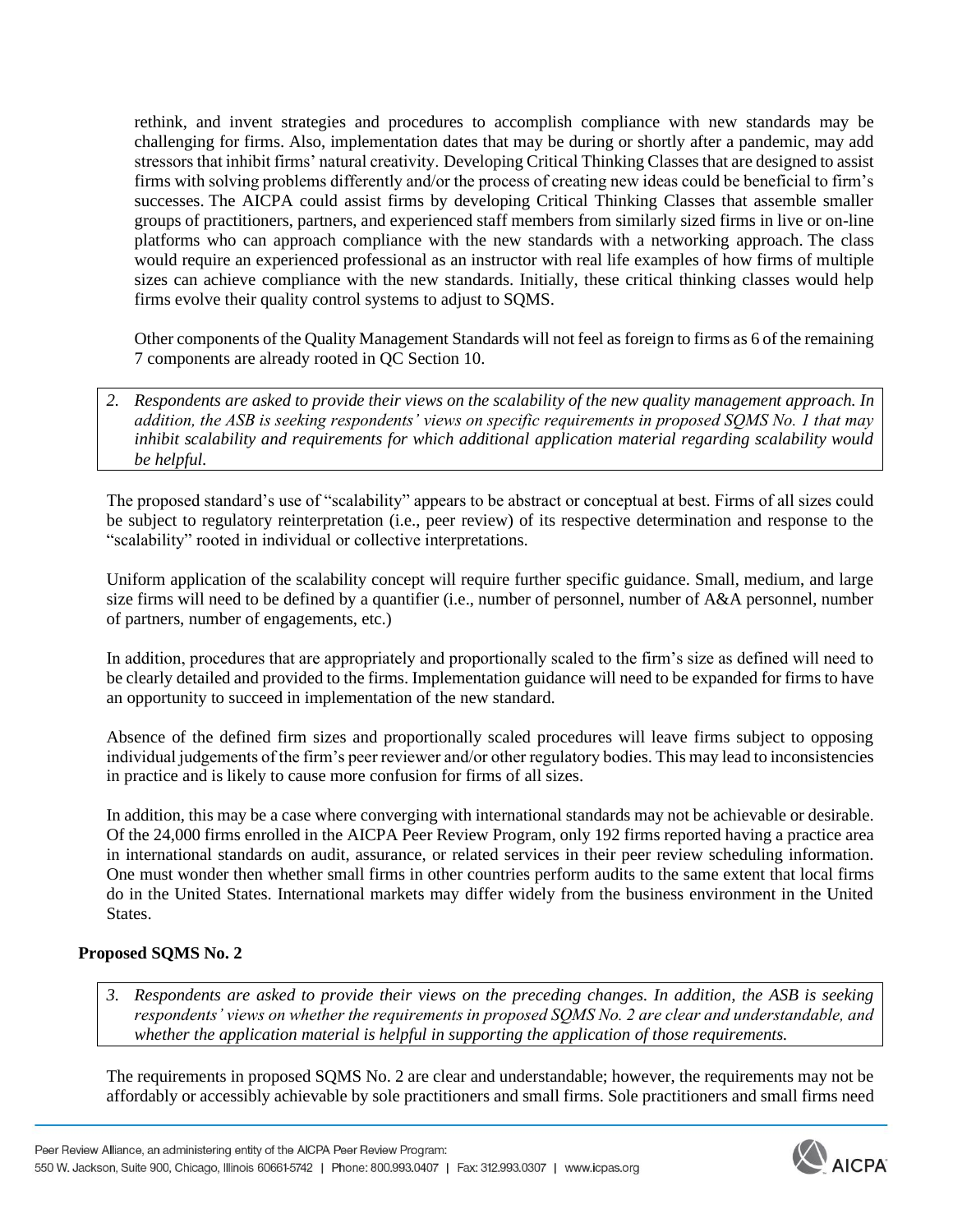accessible, high quality, and cost-effective options to obtain EQRs. Paths to success for sole practitioners and small firms need to be established and available in conjunction with the implementation dates of the standards.

Typically, firms rely upon qualified professionals to perform EQCRs outside the firm. Firms currently search the peer reviewer pool to find individuals who are deemed qualified to perform EQCRs. Because the peer reviewer pool is shrinking, it is challenging for a firm to locate a qualified individual to perform an EQCR. Also, the services of an outside reviewer could be cost prohibitive for sole practitioners and small firms. Please see the suggestions offered under Number 7 below for suggestions on cost-effectiveness and availability of EQCRs.

# **Proposed QM SAS**

*4. Respondents are asked to provide their views on the preceding changes. In addition, the ASB is seeking respondents' views on whether the requirements in the proposed QM SAS are clear and understandable, and whether the application material is helpful in supporting the application of those requirements.*

We acknowledge agreement and support of the QM SAS.

# **Effective Date**

*5. Respondents are asked to provide their views on whether the effective dates are clear.*

While the effective dates are clear, they do not appropriately consider the delays in completing A&A engagements that have occurred in response to COVID-19. Firms that are providing A&A services directly to the public have not been able to complete A&A engagements due to illness of the firm's or client's staff, limitations on being allowed on-site, and/or state or local lock down requirements that have limited mobility to clients. Some firms may be 18 months behind in providing A&A services, which corresponds to the current length of the pandemic. A resurgence of the virus is clear as of the date of this response. Firms will need to first complete the outstanding A&A engagements and then address any pending peer reviews that have also been delayed in response to the pandemic prior to addressing, understanding, and implementing a new system of Quality Management.

Furthermore, the A&A community is currently implementing FASB 606 for certain clients due to COVID-19 delays, preparing to adopt the significant FASB standards that are effective for the 2022 year, and will be implementing SAS 134-137 over the next year.

Standard-setting bodies should consider the real-world impact of the pandemic on delays in providing A&A services and accordingly determine any effective dates from the perspective of A&A professionals that are providing services to the public.

*6. Respondents are asked to provide their views on whether an 18-month implementation period is appropriate. If that period is not appropriate, please explain why and what implementation period would be appropriate.*

With the backlog of work that exists in providing A&A services and the extended peer reviews, an 18-month implementation could be too short for some firms. The standard-setting committee will need to obtain information from firms on the amount of A&A backlog and extended peer reviews prior to determining an implementation date. Firms should have a 12-to-18-month extension available.

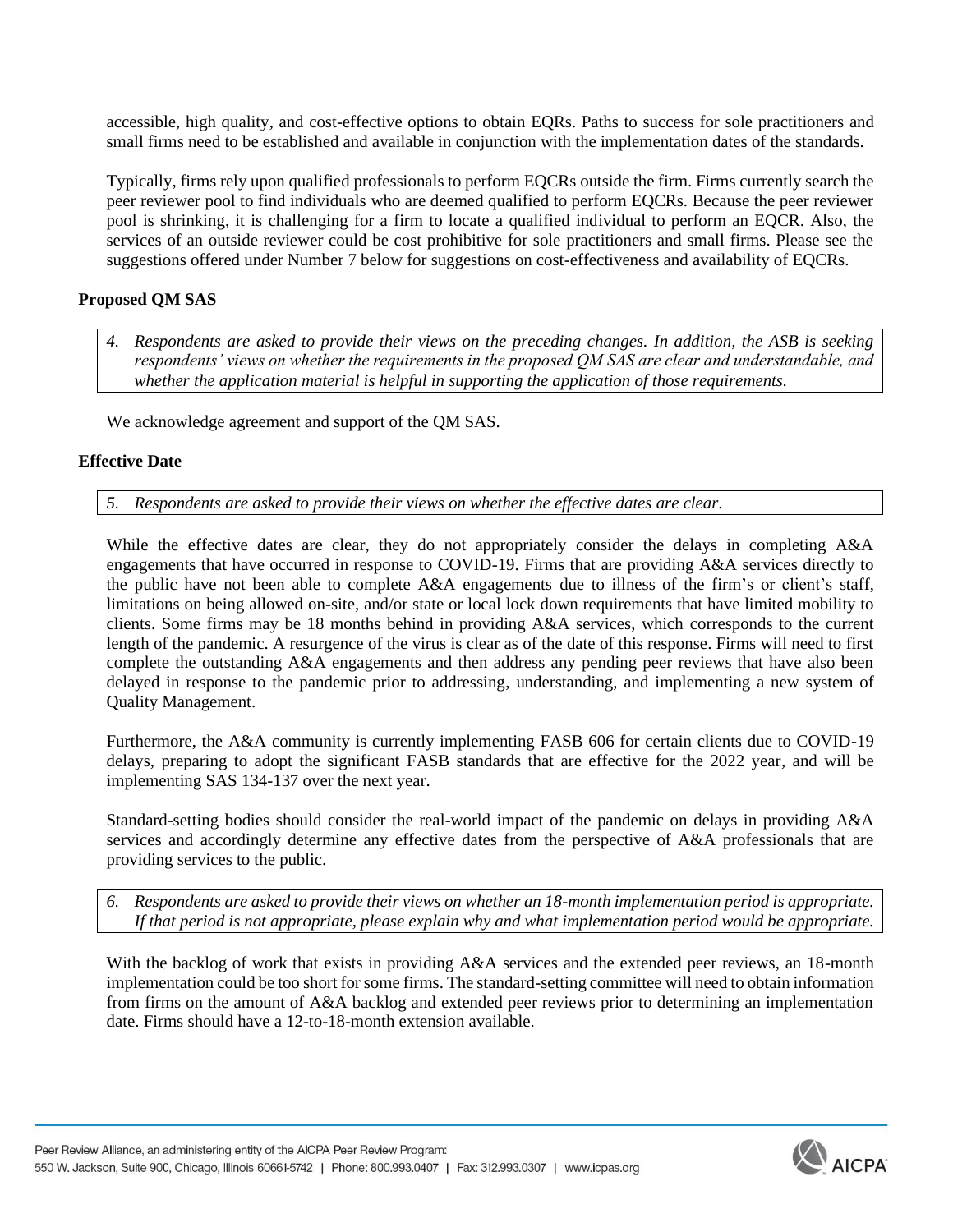Once the number of peer reviews on extension falls to pre-pandemic levels, it could be an indicator that the backlog of A&A engagements has been completed.

The AICPA should acknowledge the fatigue of the profession and take proactive steps to help reduce the burden on its members. Otherwise, audit quality will continue to suffer.

It was also mentioned during one of the Quality Management Roundtables that the ASB is concerned if the effective date is extended too far, firms might not take any action now and scramble to implement the new requirements later. However, extending the effective date an additional 18 to 24 months will allow the following to occur:

- 1. AICPA to develop implementation guidance and continuing education courses
- 2. Third-party providers to develop practice aids and other materials
- 3. Peer review team captains to discuss the new Quality Management Standards with firms undergoing peer reviews in the next couple years as part of their normal exit conference discussions on newer professional standards.

All three of these items should help to ensure a more successful implementation of the new requirements.

### **Issues for Consideration**

### *Issue 1 – Self-Inspection*

*7. Respondents are asked whether they agree that inspection of completed engagements by those involved in the engagements should be precluded in order to enhance audit quality. If not, please explain why and provide examples of safeguards that could lower the self-review threat to an acceptable level.*

We *do not* agree that inspection of completed engagements by those involved in the engagements should be precluded in order to enhance audit quality. Using a party that has no knowledge of the client and/or client activities, can in fact be detrimental and decrease audit quality.

An automatic preclusion of an involved party in a completed inspection discounts the value of the detailed knowledge that an experienced partner, sole practitioner, or staff member has obtained on an engagement. In most cases, the engagement partner or sole practitioner has the most knowledge about the client's financial activities. The presumption that a sole practitioner, engagement partner, or experienced staff member automatically lacks objectivity due to the knowledge gained about a client is flawed. In most cases, the sole practitioner, engagement partner, or experienced staff member is lacking an overarching professional standardsbased approach to inspection of engagements. Assisting firms in designing a new approach to self-inspection services that is designed to be focused on the language from professional standards rather than repeating audit procedures from audit programs will be beneficial in enhancing the firm's ability to perform self-inspections.

Also, there appears to be a presumption made that a sole practitioner or small firm would inevitably and/or automatically find itself facing a familiarity threat with a long-term client relationship. This is not necessarily true. In certain industries, such as governmental and nonprofit entities, mid- and upper-level management positions change frequently with elections and/or natural turnover for higher-level political positions. There are many client relationships that produce increased levels of professional skepticism rather than decreased levels of professional skepticism as time progresses due to the rapid turnover and/or complete turnover of a slate of office holders depending upon the political wave in any given election year. Auditors in these circumstances are not developing long-term relationships with mid- to upper-level management that present familiarity threats. Instead, auditors find themselves working with new management in the lead financial and executive office holder

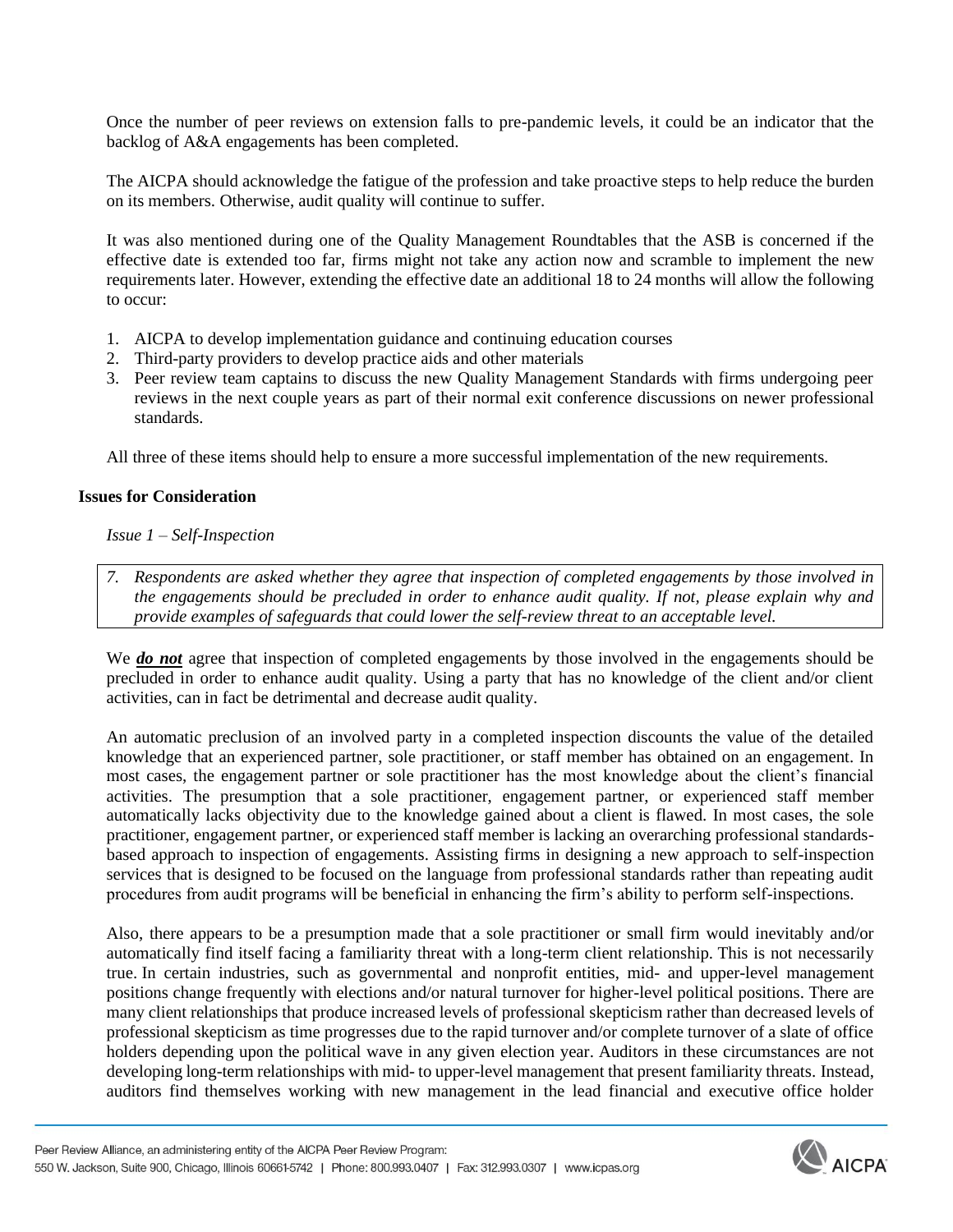positions frequently and needing to respond to the risks that new management brings accordingly. Keeping procedures fresh in response to key management position turnover is not a new concept for sole practitioners or small firms under these circumstances. Accordingly, with the introduction of appropriate targeted training materials introducing procedures for self-inspections, sole practitioners and small firms can also achieve the same self-sufficient and resilient results.

Possible safeguards could include one or any combination of the following:

- 1. A firm with a peer review report rating of *pass* This safeguard could allow the firm to perform selfinspections for the two years after the year with a peer review report rating of *pass* (i.e., no deficiencies or significant deficiencies).
- 2. Carve-out for compilations and preparation engagements There should be a carve-out in the self-inspection prohibition for compilations and preparation engagements since CPAs offer no assurance or conclusions on these types of engagements.
- 3. The firm's personnel include a qualified, experienced peer reviewer Qualified, experienced peer reviewers work directly from standards and have enhanced training that would enhance a firm's system of quality management and serve as a potential mitigating factor for the self-review threat.
- 4. For sole practitioners performing their own inspections, there could be a waiting period of 6 months before the internal inspection is performed.
- 5. Targeted training Sole practitioners, engagement partners, and experienced staff member could attend engagement quality designed continuing education classes that are specifically designed to assist firms with reviewing engagements on either a pre-issuance or post-issuance basis from a professional standards approach. More specific examples of continuing education classes are detailed in  $a - c$  below.
	- a. *Industry specific classes* A sole practitioner, engagement partner or experienced staff member could participate in live round table continuing education classes that are specifically designed to assist the firm in a review of the report, financial statements, and workpapers. Enhanced classes for Uniform Guidance audits, Employee Benefit Plan audits, audits performed under *Government Auditing Standards*, and other specialty categories could be designed. The classes could be designed in a roundtable format so that all class participants could address questions or problem areas. The classes could be offered in-person or via an online platform. The live format will enhance participation and improve the practitioner's ability to obtain and retain professional guidance to apply in practice. **Note:** Governmental report review classes are available in some areas on an annual basis. These classes are generally limited to the report and accompanying financial statements only and are not offered in a frequency that would allow a firm to obtain a quality EQR prior to issuance.
	- b. *Pre-issuance or post-issuance classes* Continuing education classes could be developed for each predetermined size of firm for the pre-issuance and/or post-issuance review of engagements. Firms currently have corrective action assigned that require either a pre- or post-issuance review of an engagement in response to matters noted during a peer review. While this can be helpful for firms, an enhancement for firms' education could be direct participation in a pre- or post-issuance review of the firms' engagements. The classes could emphasize specific examples of review procedures that firms can do to enhance the quality of an engagement prior to issuance. The classes could be designed in a live round table format so that all class participants could address questions or problem areas. Each class participant would be required to submit one A&A engagement to review during the class prior to the class date. The class instructor would receive the A&A engagements in advance and could provide the firms with specific guidance to enhance audit quality. This class could be offered on a pre- or post-issuance basis.

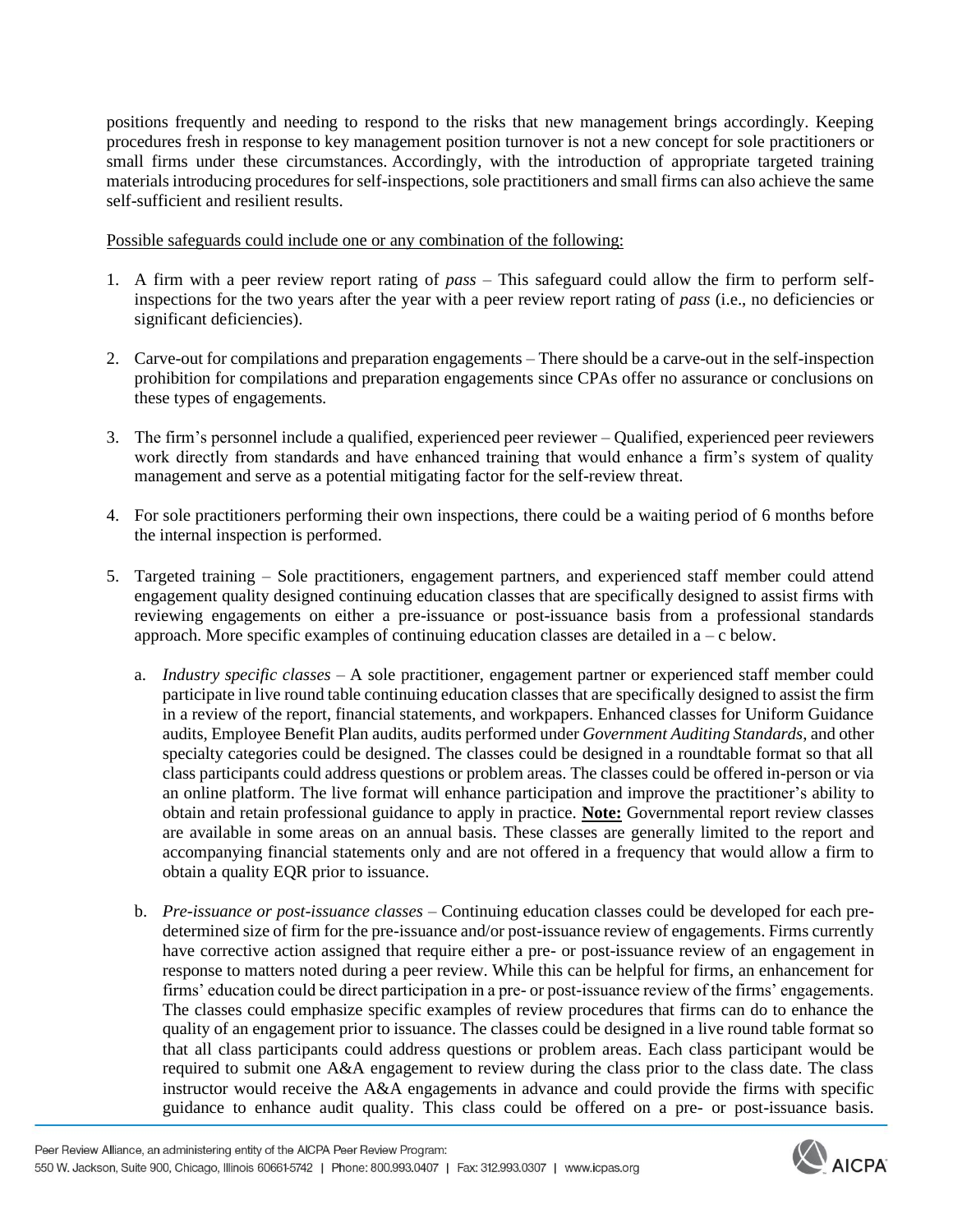Developing classes designed just for sole practitioners or small firm owners will give these firms' owners an opportunity to attend classes with peers from firms of the same size that are experiencing the same professional challenges. **Note:** Monitoring classes are available in some areas on an annual basis. These classes include a lecture component where the instructor discusses the monitoring element of quality control and a workshop component where participants perform a self-review on one or more of their own firm's A&A engagements using checklists from the AICPA Peer Review Program Manual and assistance from the instructor and one or more facilitators.

- c. *Inclusion of peer reviewer on live round tables* Continuing education classes could be developed as stated above and include a qualified peer reviewer as the class instructor or class contributor as an enhancement to the classes. We often hear that peer review has become punitive rather than educational. With peer reviewers serving as the instructor or contributor, firms can gain added knowledge of the standards from the reviewer's perspective prior to implementing any new procedures.
- 6. Considering the lack of a well-known network of qualified inspectors, the AICPA could leverage the current peer reviewer search system to assist firms in identifying qualified inspectors. This may include further promoting this system and allowing entry of resumes for inspectors that do not also perform peer reviews. In addition, implementation guidance should include consideration of how to select a qualified inspector.

The challenge of locating a qualified party to complete the inspection outside the firm may not be overcome without significant expense to the firm. Also, the availability of outside qualified inspectors may be limited. The incorporation of bullet points 4 and 5 can assist sole practitioners and small firms in obtaining uniform inspections by qualified individuals at minimal expense for firms; but it may result in reducing the pool of individuals willing and able to perform external peer reviews.

In addition, if sole practitioners and small firms are required to outsource inspections, the same requirements should be extended to firms of all sizes. The premise that having another partner within the same firm or sister office reviewing engagements and always resulting in a quality inspection is flawed. A familiarity threat still exists within the firm. Also, while two firms could work together to perform each other's inspections and technically meet the new proposed standard, such cross reviews may not result in the desired improvements in audit quality.

*Issue 2 – Cooling-Off Period for Engagement Quality Reviews* 

*8. Respondents are asked for their views on whether a cooling-off period should be required before a former engagement partner can serve as an engagement quality reviewer on that engagement, and (a) if so, the appropriate length of the required cooling-off period, or (b) if not, please explain why and provide examples of safeguards that could lower the objectivity threat to an acceptable level.*

We agree with the observation of the ASB that no research exists to support the supposition that a cooling-off period of a former engagement partner improves audit quality. Accordingly, adoption of 100% of the provisions of International Standards may not be the best design for all industries of the accounting profession. Also, a complete *lack* of knowledge about a client and its historical financial activities could in fact result in lower audit quality.

The conclusion that a former engagement partner automatically presents an objectivity threat appears presumptive at best. A former engagement partner, in most cases, will have historical knowledge of a client's financial activities that impact the entity's financial statements. Examples of historical knowledge that a former engagement partner may have that could enhance audit quality include prior debt offerings and refinances, major capital asset additions and dispositions, known occurrences of fraud or abuse, related parties and related party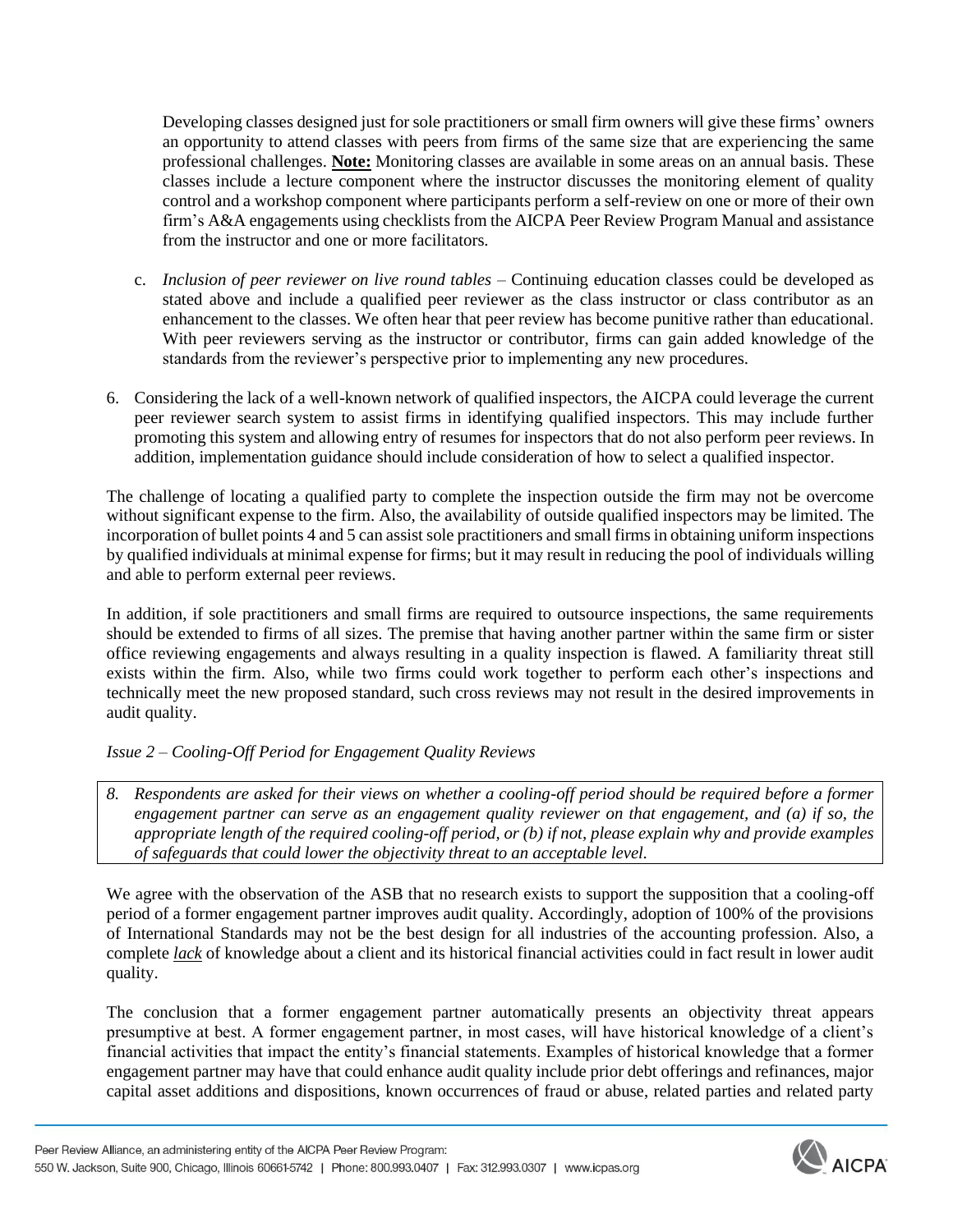transactions, information obtained from past analytical procedures, and other information that is deemed relevant to the financial statements and report opinion(s).

Furthermore, when implementing new standards, the prior experience of a client is more critical than ever. For example, knowledge of a former partner would be very helpful when implementing FASB ASC 606 or the lease standards. This knowledge would result in higher audit quality rather than having a partner with no or little prior experience of the client.

*Issue 3 – Completion of Engagement Quality Review and Dating of the Auditor's Report*

*9. Respondents are asked for their views on whether the engagement quality review should be required to be completed before the report is dated, rather than before the report is released.*

Requiring that the EQR be completed before the report is dated presents the best opportunity to improve engagement quality.

The Committee appreciates the opportunity to express its opinion on this matter. We would be pleased to discuss our comments in greater detail if requested.

Randall L. Miller, CPA Chair, Peer Review Alliance Report Acceptance Committee

Kim Meyer, CPA Vice Chair, Peer Review Alliance Report Acceptance Committee

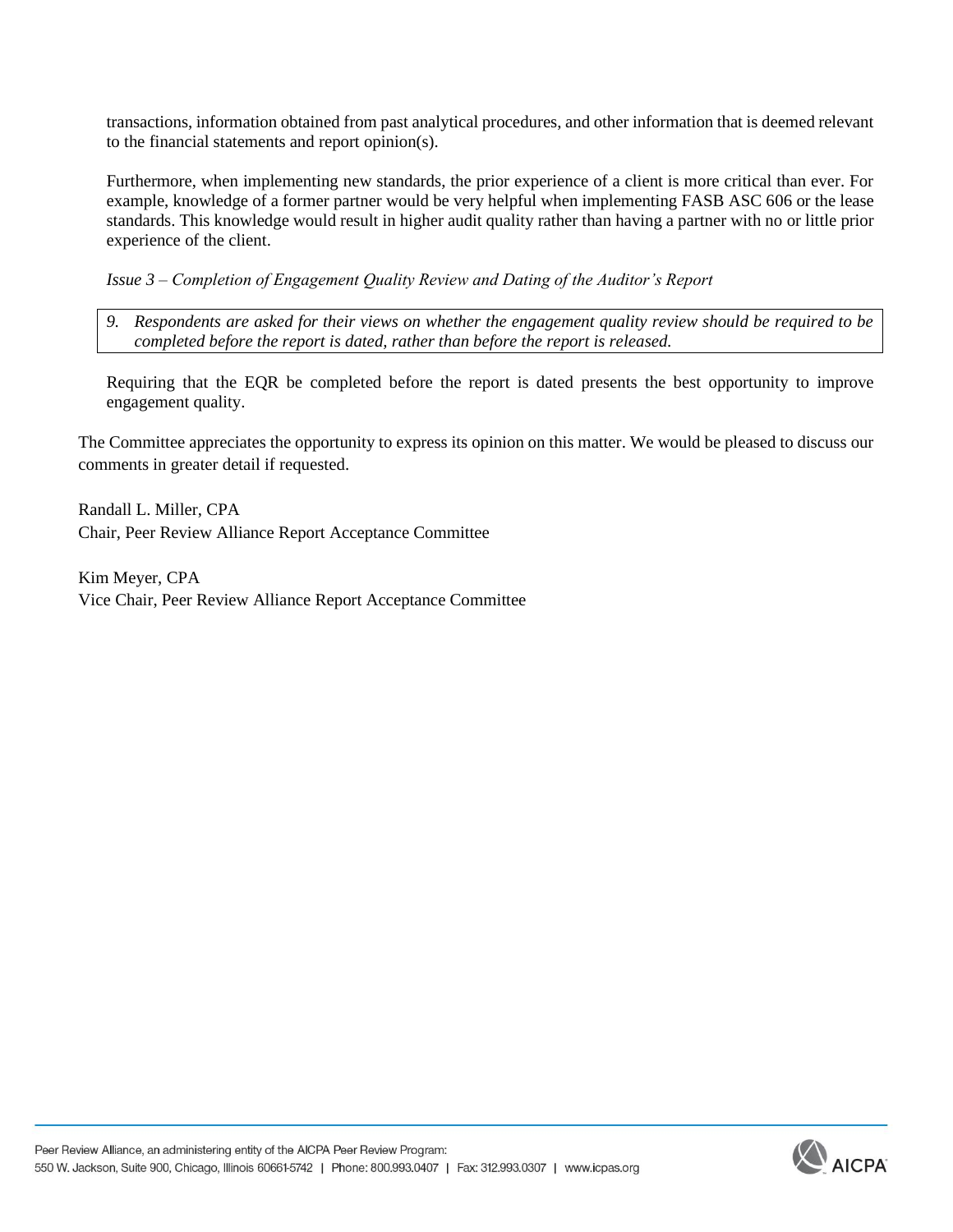#### **APPENDIX A**

#### **PEER REVIEW ALLIANCE REPORT ACCEPTANCE COMMITTEE ORGANIZATION AND OPERATING PROCEDURES 2021 – 2022**

The Peer Review Alliance Report Acceptance Committee (Committee) is composed of the following technically qualified, experienced members. These members have peer review experience and Committee service ranging from newly appointed to over 30 years. The Committee is an appointed senior technical committee of the Illinois CPA Society and has been delegated the authority to issue written positions representing the Society on matters regarding the setting of peer review and quality control standards. The Committee's comments reflect solely the views of the Committee, and do not purport to represent the views of their business affiliations.

The Committee usually operates by assigning Subcommittees of its members to study and discuss fully exposure documents proposing additions to or revisions of peer review or quality control standards. The Subcommittee develops a proposed response that is considered, discussed, and voted on by the full Committee. Support by the full Committee then results in the issuance of a formal response, which at times includes a minority viewpoint. Current members of the Committee and their business affiliations are as follows:

# **Public Accounting Firms:**

 **National:**

Cary Drazner, CPA Marcum LLP Jennifer Goettler, CPA Sikich LLP Steven Kessler, CPA Wipfli LLP

#### **Local:**

Sarah Beckman, CPA CPA CPA Associates, P.C. Matthew Brown, CPA Brown CPA LLC Steven Dearien, CPA Dearien & Company AC Myron Fisher, CPA Baldwin CPAs, PLLC Mary Fleece, CPA Tetrick & Bartlett, PLLC Joseph Galarowicz, CPA KerberRose S.C. Robert Giblichman, CPA Warady & Davis LLP Steven Grohne, CPA MCK CPAs & Advisors Arthur Gunn, CPA **Arthur S. Gunn**, Ltd. Kimberly Hunsaker, CPA CPA CPA Associates, P.C. Paul Inserra, CPA ATA Group, LLP Christina Kelly, CPA The Hobbs Group Karen Kerber, CPA KerberRose SC

 James Gibson, CPA CliftonLarsonAllen LLP James Javorcic, CPA Mayer Hoffman McCann P.C.

Richard Atterbury, CPA Martens and Company, CPA, LLP Joseph Beck, CPA Jones, Pounder & Associates, P.C. Lori Dearfield, CPA Kelley Galloway Smith Goolsby, PSC Timothy DeVries, CPA Denman & Company, LLP Jonathon Eade, CPA Jones, Nale & Mattingly, PLC Hugh Elliott, CPA Dugan & Lopatka CPAs, P.C. Janice Forgue, CPA ECS Financial Services, Inc. John Guido, CPA **Arnett Carabis Toothman LLP** David Hicks, CPA Hicks & Associates CPAs, PLLC Rob Jordan, CPA Hill & Jordan CPA's, LLC